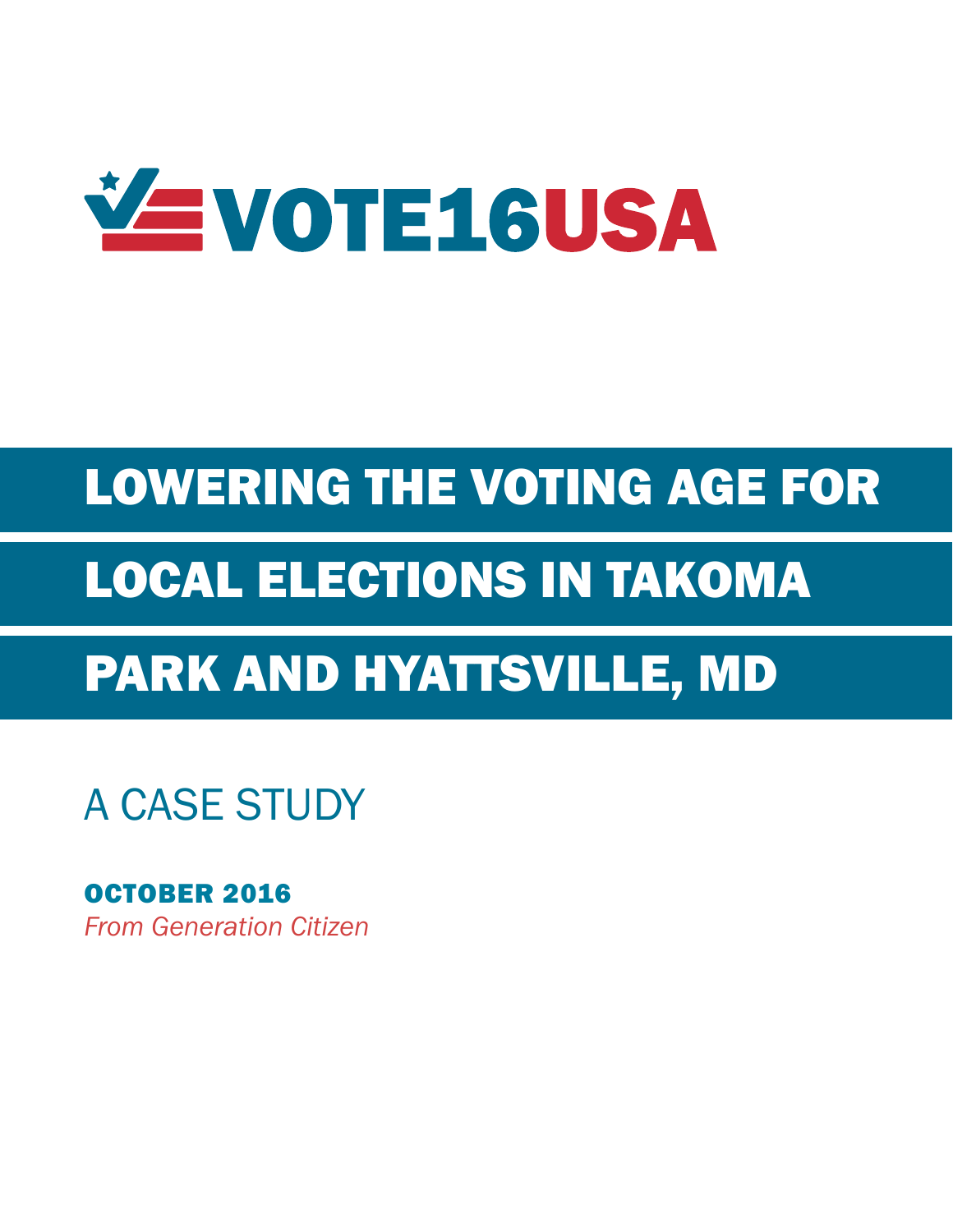# EXECUTIVE SUMMARY

In 2013, Takoma Park, Maryland became the first municipality in the United States to extend voting rights to 16- and 17-year-olds when its city council passed a charter amendment to lower the voting age for local elections. Hyattsville, a neighboring city, made the same change in 2015. State law allows cities in Maryland to pass this type of charter amendment with a city council vote, rather than having to put the issue before voters as a referendum.

In the elections since the changes, both cities have seen 16- and 17-year-olds who are registered to vote turn out at higher rates than older voters, but the overall number of 16- and 17-year-olds who are registered to vote remains low. Interviews with students, teachers, and policymakers indicate that lowering the voting age has been generally embraced by the communities, but the actual effects of the policy change are still playing out. Some political candidates and elected officials have increased their interactions with high school students, and some young people have become more active in local politics. School and district policy around civics classes has not been officially changed, but classroom teachers welcome the opportunity to make civics lessons more relevant to students' lives. As these changes are extremely recent, it will take many more years to properly evaluate the consequences of lowering the voting age on the municipal level in these communities.

However, as other cities across the United States consider making this change for their local elections, it is worth exploring the initial effects of the policy in Takoma Park and Hyattsville. Proponents of lowering the voting age cite numerous reasons for considering such a move: it can create habitual voters at a younger age, it can incentivize schools to teach civic education, 16- and 17-year-olds are demonstrably mature enough to make informed votes, and they deserve to have a meaningful voice in matters that affect their local communities. Evaluating the two municipalities that have already lowered the voting age can help determine whether the policy change adheres to its theoretical underpinnings at this point, and how it may in the future.

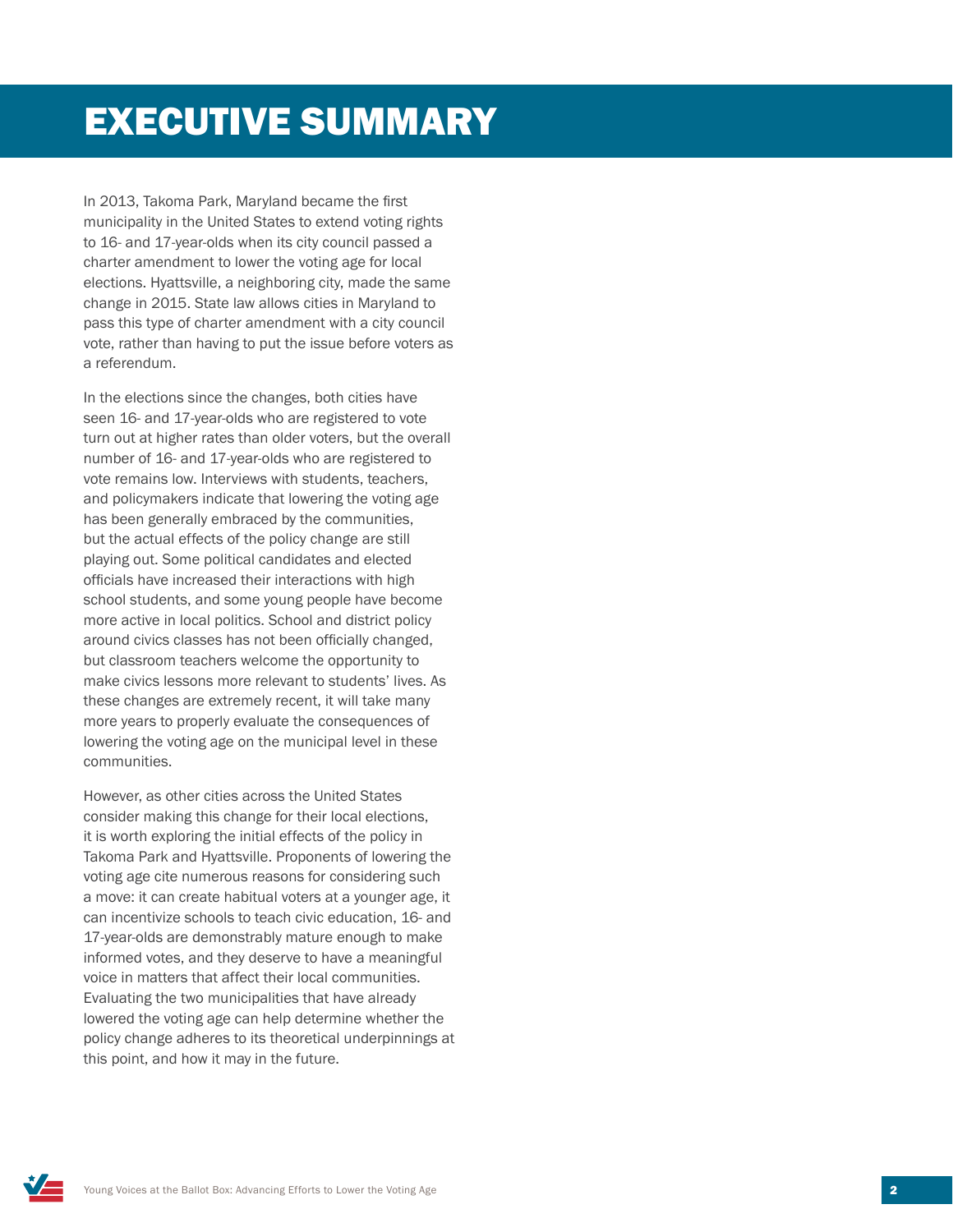# **HISTORY**

### TAKOMA PARK

Takoma Park is a suburb of Washington, D.C. with a population of about 18,000. Many community members describe the city as having a unique culture of political engagement due to its proximity to Washington, D.C. and the number of residents who work in government. The city also has a history of promoting innovative local voting policies. In 1992, Takoma Park enfranchised non-citizens for local elections after a redistricting process left some districts with disproportionate shares of non-citizens. In 2006, it implemented instant runoff voting. Despite the city's political culture and the city council's actions to encourage voting, turnout for municipal elections has consistently lagged. In 2013, when the council took up the idea of lowering the voting age, turnout for local elections had only crossed 20 percent once in the previous 10 years. This led councilmember Tim Male to introduce a charter amendment to lower the voting age to 16 in October 2013.

*IN 2013, WHEN THE COUNCIL TOOK UP THE IDEA OF LOWERING THE VOTING AGE, TURNOUT FOR LOCAL ELECTIONS HAD ONLY CROSSED 20 PERCENT ONCE IN THE PREVIOUS 10 YEARS*

Advocates argued that a reform to lower the voting age could increase turnout for city elections and encourage young people to become active participants in local democracy. The proposal faced initial skepticism, but proponents were able to overcome this by articulating the benefits and making sure young people were at the center of advocacy. Youth testimony at public hearings proved influential, and the council voted 6-1 to pass the charter amendment in May 2013. Sixteen- and 17-yearolds in Takoma Park are now allowed to vote for mayor and city council members; school board elections are controlled by the county.

The council simultaneously adopted charter amendments to establish same day voter registration and allow felons who have served their sentences to vote. These changes came alongside the establishment of a Voting Rights Task Force to further study ways to make voting more accessible and increase turnout.

Because 16 year olds could already register to vote in Maryland, and the city had already passed a similar policy allowing non-citizen voting, implementing 16- and 17- year old voting in Takoma Park was relatively easy logistically.

### HYATTSVILLE

Following Takoma Park's success, Hyattsville city council member Patrick Paschall proposed a charter amendment to lower the voting age to 16 in Hyattsville in January 2015. The council voted 7-4 to pass the amendment, inspired by passionate public comment from community members, especially young people. As in Takoma Park, implementation of the new policy was aided by the fact that Maryland already allowed 16-year-olds to register to vote. Sixteen- and 17-year-olds in Takoma Park are allowed to vote for mayor and city council members; school board elections are controlled by the county.

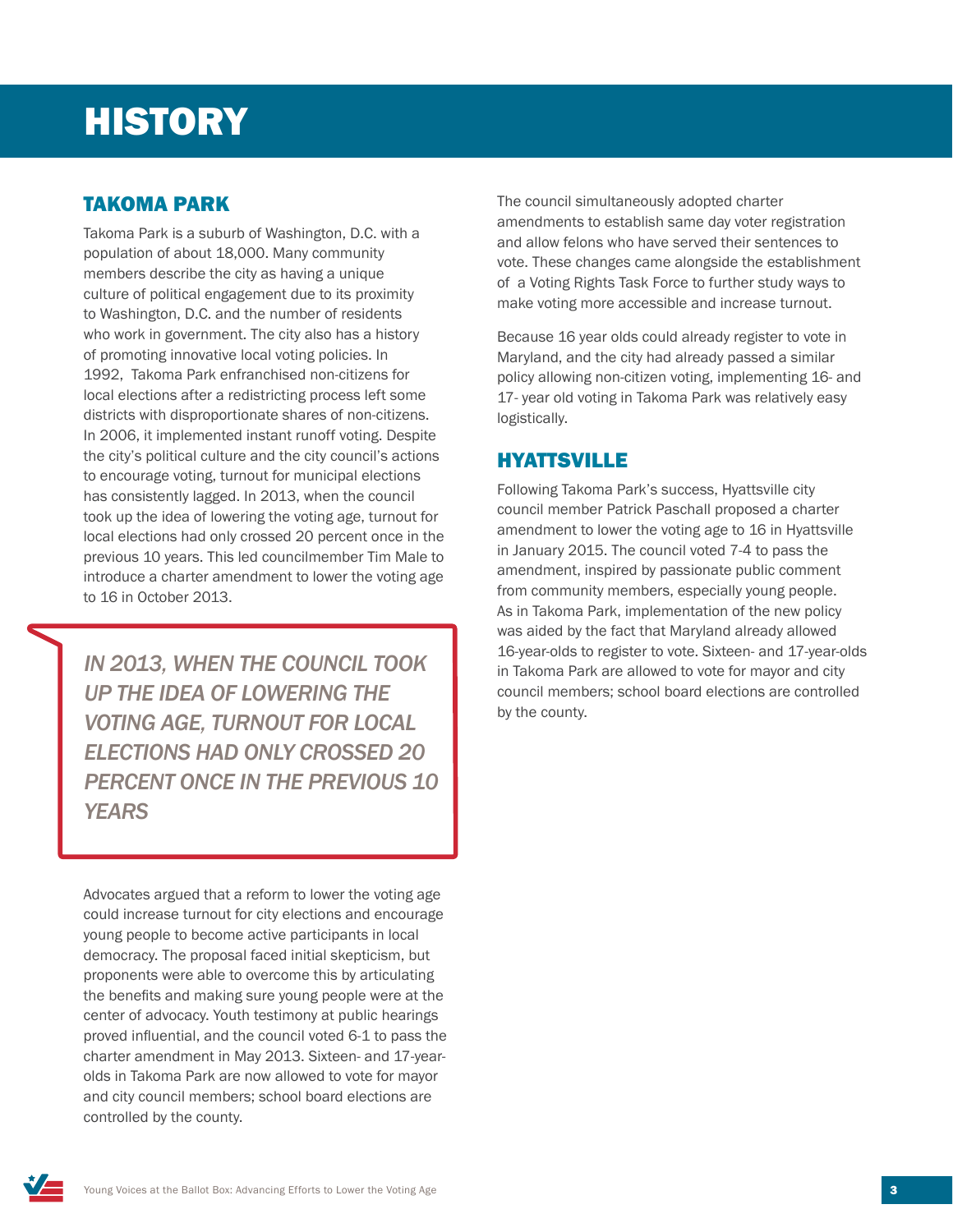### **TAKOMA PARK**

#### I. Turnout and Registration

The city council passed legislation to lower the voting age in May 2013, and 16- and 17-year-olds were eligible to vote in the municipal election that November, in which none of the races were seriously contested. Of the 16 and 17-year-olds who registered to vote, 44 percent turned out, compared to 10 percent overall turnout. (However, only 134 16- and 17-year-olds were registered out of about 370 eligible, so the total number of 16- and 17-year-old voters was still low.) Red line represents 16 and 17-year old voters The city council passed legislation to lower the

In April 2014, Takoma Park held a special election for one district, and 34 percent of registered 16- and 17-year-olds voted. In the regular 2015 municipal election, 45 percent of registered 16- and 17-year-olds voted, although again the total number was low (105 16 and 17-year-olds were registered and 47 voted).

#### 16 AND 17-YEAR OLD TURNOUT VS OVERALL TURNOUT IN TAKOMA PARK



**Overall turnout** percentage among registered voters



\*The 2014 election with a special election, with a race in only one of the city's 6 wards

#### 16- AND 17-YEAR-OLD REGISTRATION AND TURNOUT IN TAKOMA PARK

|                                                   | Nov.<br>2013 | Apr. 2014 (special<br>election -one ward) | Nov.<br>2015 |
|---------------------------------------------------|--------------|-------------------------------------------|--------------|
| <b>Total 16 and</b><br>17-year olds<br>(estimate) | ~1.370       | N/A                                       | ~2370        |
| <b>Registered</b>                                 | 134          | 41                                        | 105          |
| <b>Voted</b>                                      | 59           | 14                                        | 47           |
| <b>Turnout</b><br>among<br>registered             | 44%          | 34%                                       | 45%          |

Among registered voters, 16- and 17-year-olds in Takoma Park have shown up at higher rates than the general population. At the same time, though, not many 16- and 17-year-olds are registering in the first place. To form a more full judgment, it is also important to investigate 16- and 17-year-old voting in the context of their share of the population. There are about 370 16- and 17-yearolds in Takoma Park. This means they comprise about 2.7 percent of the voting age population. This group accounted for 4.9 percent of ballots cast in 2013, 2.1 percent in 2014, and 1.8 percent in 2015. So, while the percent in 2021, and 210 percent in 2020, 00, million (its<br>numbers of 16-17 year old voters seem low, they have voted in numbers roughly proportional to their share of 6 the population, as demonstrated in the graph below.

## PERCENTAGE OF TOTAL VOTES CAST ne $\mathbf 1$ 16 AND 17-YEAR OLD VOTERS AS A

ц. Red line represents 16 and 17-year old voters as a percentage of the voting age population  $(2.7\%)$ 



\*The 2014 election with a special election, with a race in only one of the city's 6 wards

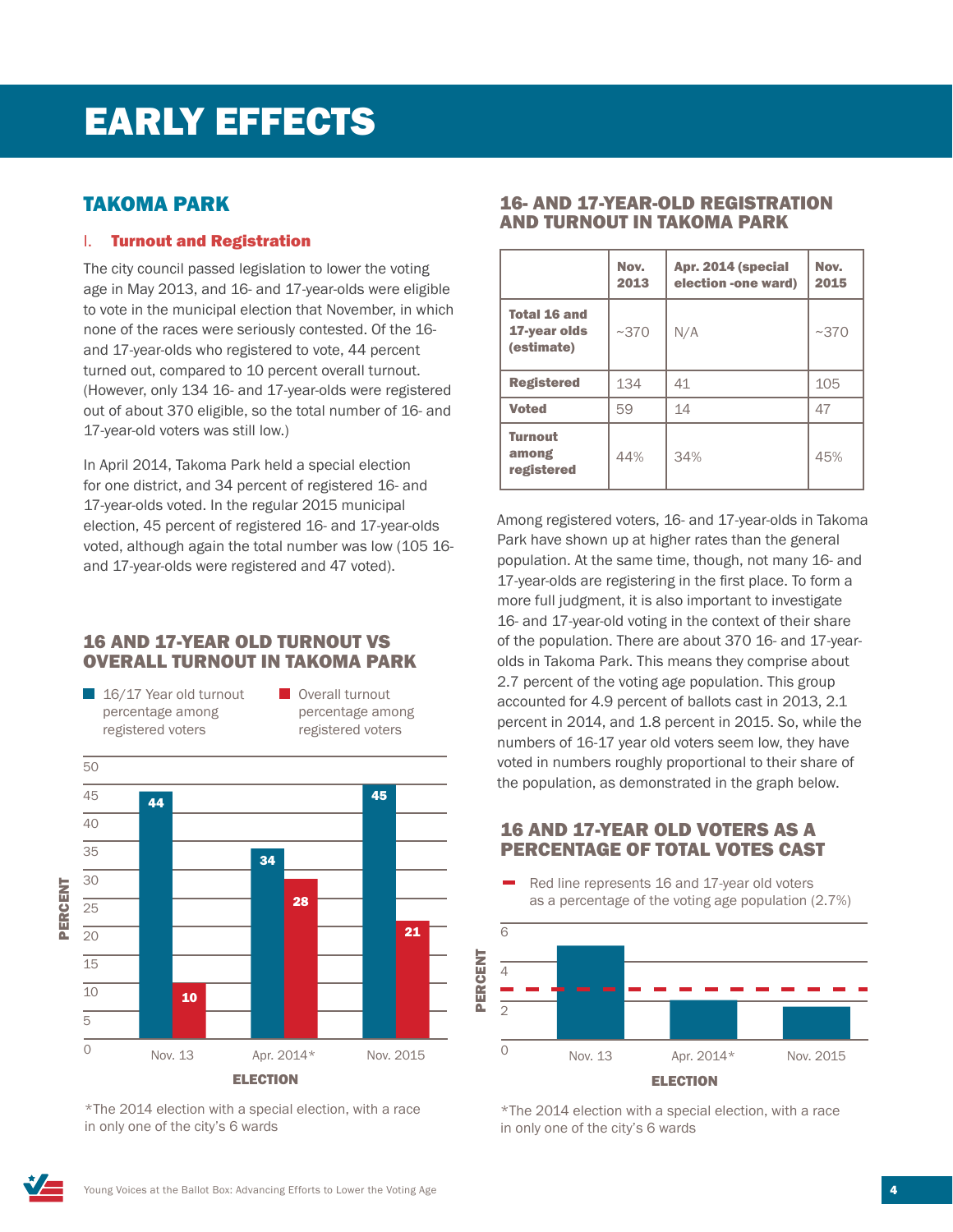The downward trend, however, is concerning. The 2014 election was unique as it was a special election for only one ward, but the difference in turnout between the regular municipal elections in 2013 and 2015 is worth investigating. Overall turnout in 2015 was more than double that of 2013. Turnout among registered 16- and 17-year-olds increased slightly, but the overall number of 16- and 17-year-olds who registered and voted in 2015 was lower than 2013.

This begs the question – when the overall number of votes cast more than doubled in 2015, why did the number of 16- and 17-year-olds casting votes not rise in the same fashion? 2015 was a more contested election and included a ballot measure, so it's not surprising that turnout overall turnout was higher than in 2013 (the city may have more effectively promoted the election, too). It is possible that 16- and 17-year-old turnout in 2013 was especially high because of the novelty of the lower voting age. This question merits further study over the next several years, especially as the city switches its municipal election date from odd years to even years in 2018, to align with higher profile elections.

#### II. Civic Education and Community Impact

Students from Takoma Park attend Montgomery Blair High School, which is located in Silver Spring and is the largest school in Montgomery County. The school serves numerous communities, making Takoma Park residents a relatively small percentage of the overall student body.

All Maryland students are required to take a government class in high school and must pass a High School Assessment on the subject to graduate. The class does not include meaningful action projects, although some individual teachers facilitate action components like writing letters to elected officials or inviting an elected official to class. Takoma Park's lower voting age has helped teachers make civics lessons more relevant, but it has not yet had a noticeable effect on school or district social studies policy.

Teachers say they discuss Takoma Park's recently lowered voting age when teaching about enfranchisement and the role of citizens in democracy. The topic can also provoke questions and debate, as students who are not from Takoma Park grapple with

the fact that some of their peers can vote while they cannot. Some students are optimistic that if the voting age is lowered in the other communities in the school district, the policy would make its way into classroom discussions in a more meaningful way. At this time, they feel that it's less engaging since the policy is relevant to students from Takoma Park but not all of their peers.

As the charter amendment was being considered in 2013, it was an active topic of discussion in many classrooms at Blair. The school newspaper also covered the issue extensively, and students organized voter registration tables at the school. Amalia Perez, who is from Takoma Park and was a student at Blair at the time, said students appreciated talking about the issue with teachers and classmates, but the new policy's impact was felt in civic life in Takoma Park more than in school.

*IN A PLACE WHERE YOU ALREADY FELT SO CONNECTED TO THE CITY, IT MADE YOU FEEL THAT MUCH MORE CONNECTED TO POLITICAL CANDIDATES. LOWERING THE VOTING AGE AND SHOWING YOUNG PEOPLE THAT THEIR VOTE COUNTS IS THE FIRST STEP IN SHOWING YOUNG PEOPLE THAT THEY HAVE TO BE INVOLVED.*

Amalia Perez, a Takoma Park resident who was in high school at the time of the change

Current Takoma Park Mayor Kate Stewart's attitude toward young people is perhaps the clearest example of the policy's influence. During her 2015 campaign, Stewart enlisted a 17-year-old campaign manager and actively reached out to the city's young people. She talked with student groups at Blair, ran ads in the school newspaper, and organized an event where high school bands played music and students could meet with local politicians. None of this would have happened if the minimum voting age was 18.

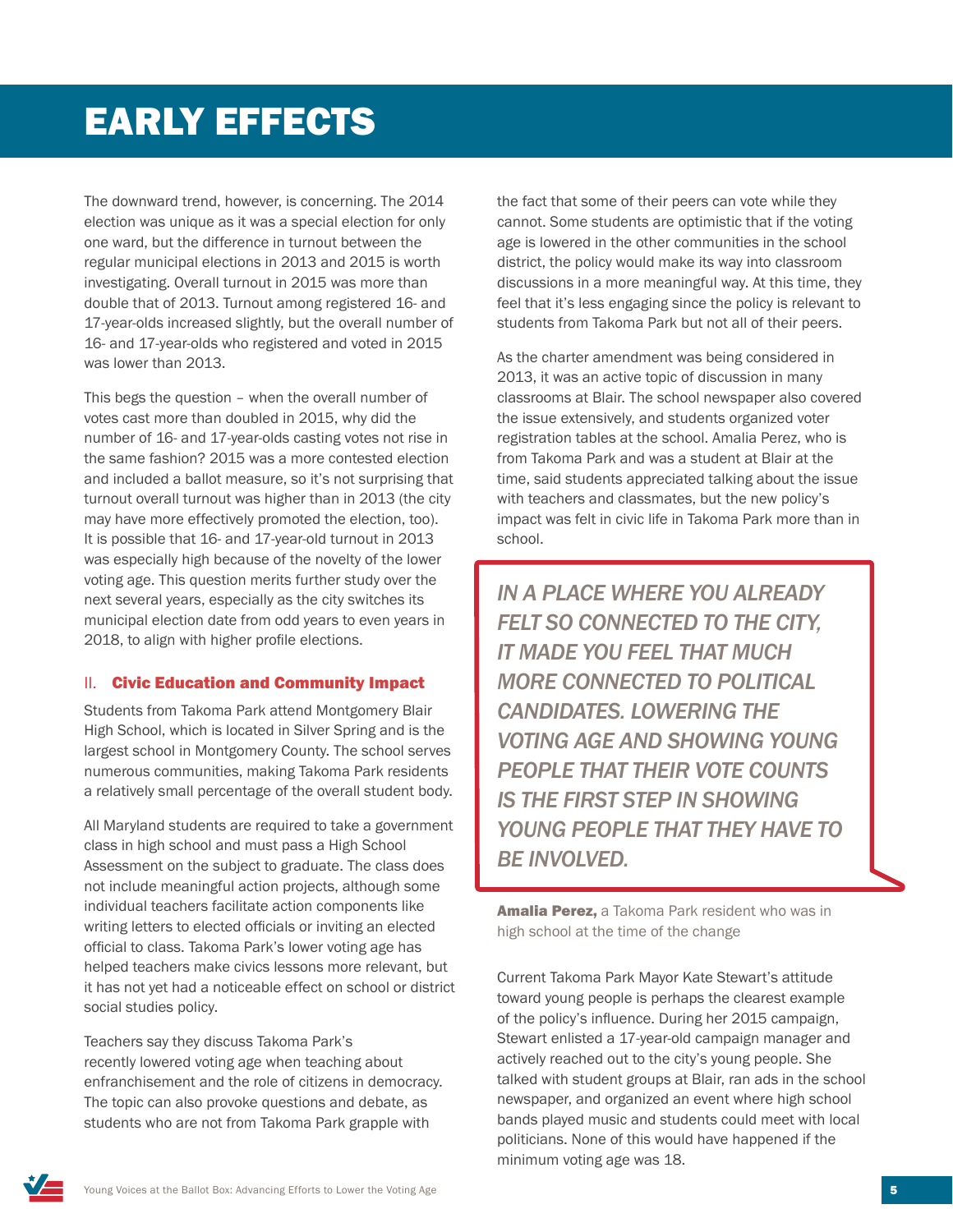Stewart said youth voter outreach is really no different than outreach to any other constituency, and 16- and 17-year-olds are now a constituency just like any other. She also acknowledges that youth voter outreach, like any outreach to a specific subset of voters, is more important for candidates for city-wide office than for individual council seats. Perez similarly recognized this fact, and speculated that more young people might register and turn out if they were able to vote for offices higher up the ballot.

Now that 16- and 17-year-olds can shape the future Takoma Park at the ballot box, the city is considering options to more fully embrace their voices by establishing a youth council, according to Mayor Stewart. Such a group would advise elected officials on youth issues and would also take the lead in efforts to boost registration and turnout numbers among young voters.

*I LEARNED IN GOVERNMENT CLASS THAT VOTING IS HABIT FORMING AND IT'S SO IMPORTANT TO START YOUNG, BEFORE YOU GO TO COLLEGE. I WANT PEOPLE TO VOTE, THE DEMOCRATIC PROCESS TO WORK BETTER, AND I WANT PEOPLE TO KNOW THEIR VOTE MATTERS.*

Amanda Wessel, a politically active student from Takoma Park

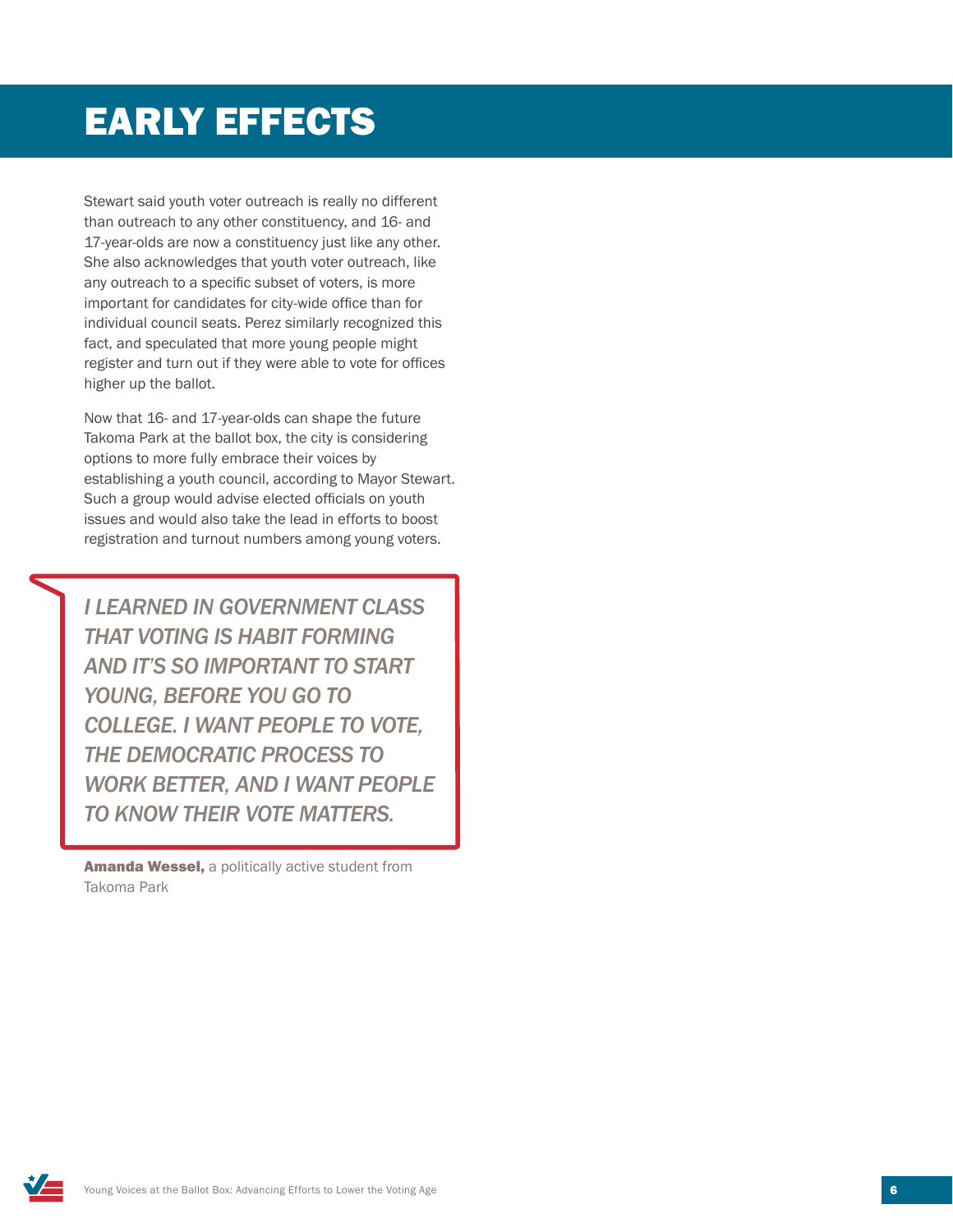### **HYATTSVILLE**

#### I. Turnout and Registration

Hyattsville has had just one local election since lowering the voting age, and it was only four months after the city council passed the charter amendment. As such, there is not yet enough evidence to thoroughly evaluate registration or turnout numbers. However, it is clear that the city must act to make sure 16- and 17-year-olds are aware of their right to vote and take advantage of it. In the one election 16- and 17-year-olds could vote in, which took place in spring 2015, overall turnout was 12.5 percent (1,190 voters turned out). Only eleven 16- and 17-year-olds registered, and four voted. This can be reported as a 36 percent turnout rate, but it is clear these numbers must be improved in future elections, and the city is already working toward that goal.

#### II. Civics Education and Community Impact

Hyattsville is in the Prince George's County Public School System, and most Hyattsville students attend Northwestern High School, although they make up just a portion of students at the school. Just like in Takoma Park, Northwestern is responsible for the state requirement that mandates students to take a government class, and the standard curriculum does not contain specific action components, although some teachers incorporate action projects to help students learn about engaging with government. Hyattsville's lower voting age has not, to date, impacted civics education policy, but like in Takoma Park, it did make its way into some classroom discussions. However, not every teacher was aware of the policy change, and among those who were, some were reluctant to discuss the change as it only applied to students from Hyattsville.

Hyattsville did establish a Teen Advisory Committee soon after passing the voting age charter amendment. The nine-member committee makes recommendations to the council about issues related to young people in the city. This shows that, regardless of the policy's effect on elections, seeing 16- and 17-year-olds as voters can spur decision makers to give their voices a more meaningful place in city decision-making. To date, there has been less evidence of the lower voting age inspiring candidates to engage with young people in Hyattsville

than in Takoma Park. This is likely because the only election since the change was so soon after the charter amendment passed. The next municipal election should be a better indicator for the potential impact that the lower voting age can have on local campaigns.

*OUR LOCAL TURNOUT ISN'T GREAT. IT SEEMS LIKE PEOPLE IGNORE THE SMALLER ELECTIONS. I THOUGHT, "I'D VOTE." I KNOW WHAT I'D BE VOTING ON AND FOR. WE'RE LEARNING ABOUT GOVERNMENT IN SCHOOL RIGHT NOW, SO WE MIGHT EVEN KNOW MORE ABOUT GOVERNMENT STRUCTURES THAN AN AVERAGE ADULT. WE'RE PASSIONATE AND DO RESEARCH. I DID A LOT MORE RESEARCH ON WHAT OUR CITY COUNCIL DOES [WHEN THE CITY WAS DEBATING LOWERING THE VOTING AGE].*

**Sarah Leonard, a Hyattsville student who was a** vocal proponent of lowering the voting age

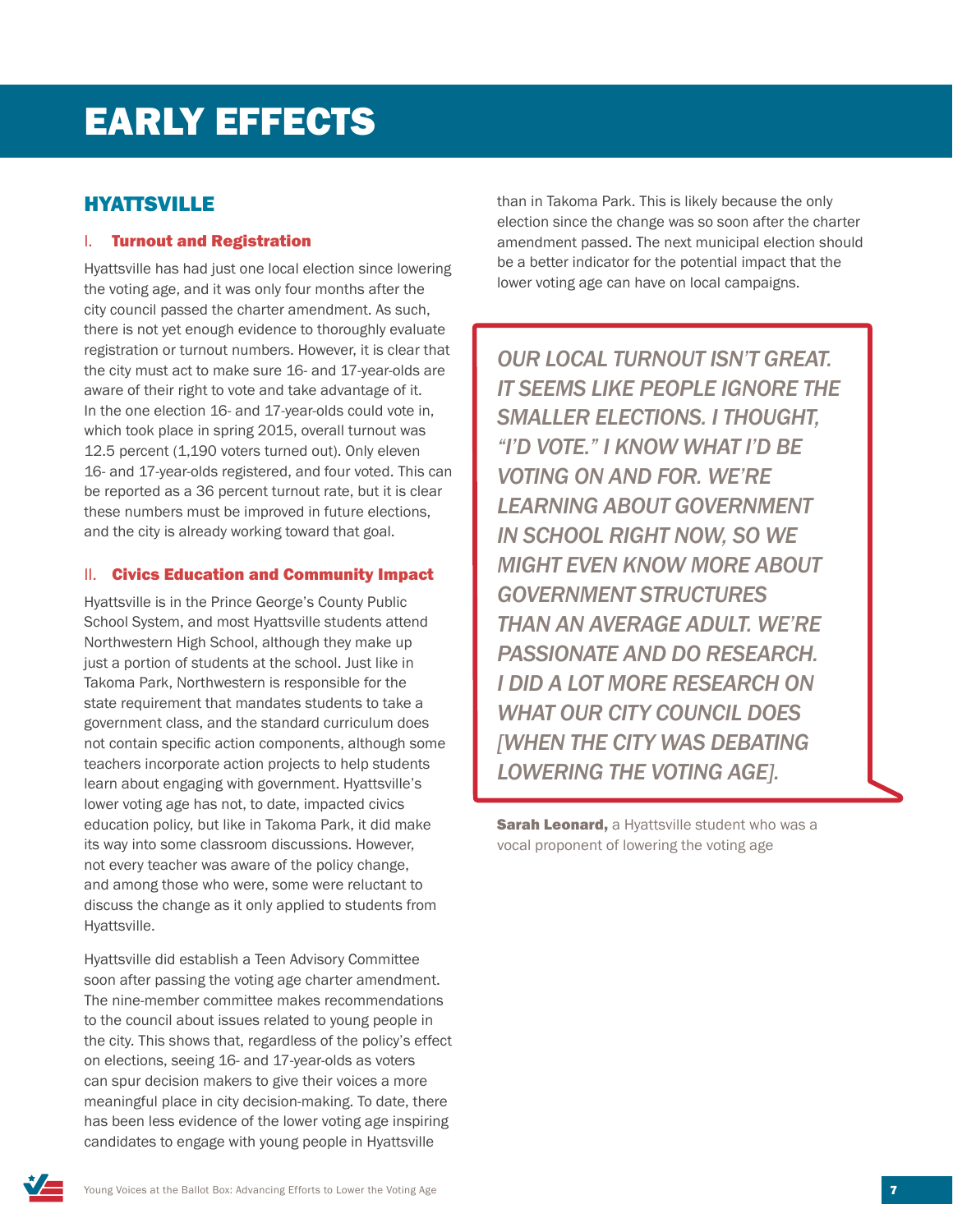# LESSONS FOR OTHER CITIES

Takoma Park and Hyattsville have paved the way for similar campaigns in municipalities across the country. Looking back at how these cities came to make the change and what the effects have been gives us valuable insight for future efforts.

### PROPOSE LOWERING THE VOTING AGE IN THE CONTEXT OF OTHER EFFORTS TO INCREASE VOTER PARTICIPATION AND CITIZEN ENGAGEMENT

Takoma Park's success in enacting the policy change shows that it can be helpful to approach the issue in the context of a broader effort to increase voter turnout and citizen engagement on the local level. Takoma Park recognized room for improvement in this area, identified lowering the voting age as a potential piece of the solution, and moved ahead to make the change. Framing the issue in the context of a larger conversation about voter participation and democratic renewal could be helpful for advocates in other cities.

### KEEP YOUNG VOICES FRONT AND **CENTER**

The best advocates for this policy are those it aims to enfranchise. In both cities, public testimony from young people themselves is what clinched the votes needed to pass the charter amendments. Furthermore, when young people lead the way to make this change, they are likely to stay engaged with crucial voter education and registration efforts.

### FOCUS ON REGISTRATION AND VOTER EDUCATION EFFORTS

As data from both cities shows, it is not enough to just lower the voting age for local elections – a concentrated effort is necessary to ensure that 16- and 17-yearolds know they can vote and take advantage of the opportunity. Public awareness of the policy change is key. This could be accomplished by sending direct mail to each home in the city announcing the change, schoolbased registration drives that actively seek out students eligible to vote, or other strategies. Hyattsville is already planning more extensive school outreach in advance

of the 2017 municipal election, and this should be a central piece of any plan to lower the voting age.

Maryland allows 16- and 17-year-olds to preregister to vote, so it may be possible to promote young voter registration in Takoma Park and Hyattsville in concert with improved county- or state-wide preregistration efforts. The same can be said for cities considering lowering the voting age that are in other states with preregistration.

### COMBINE THE LOWER VOTING AGE WITH IMPROVED CIVIC EDUCATION FOR MAXIMUM IMPACT

Opportunities for the lower voting age to impact civics classes in Maryland have been limited by a number of barriers: (1) students from Takoma Park and Hyattsville attend schools that serve much larger populations, (2) the change did not affect school board elections, and (3) the state requires a standard government class and assessment. However, if a city's lower municipal voting age could be combined with improved civic education, or more substantially weaved into civics lessons, it is likely that both civics classes and voter engagement would improve. Lowering the voting age can make civics relevant to students' lives and catalyze demand for stronger civics education, and strong civics education boosts voting rates and further cultivates an active and engaged citizenry.